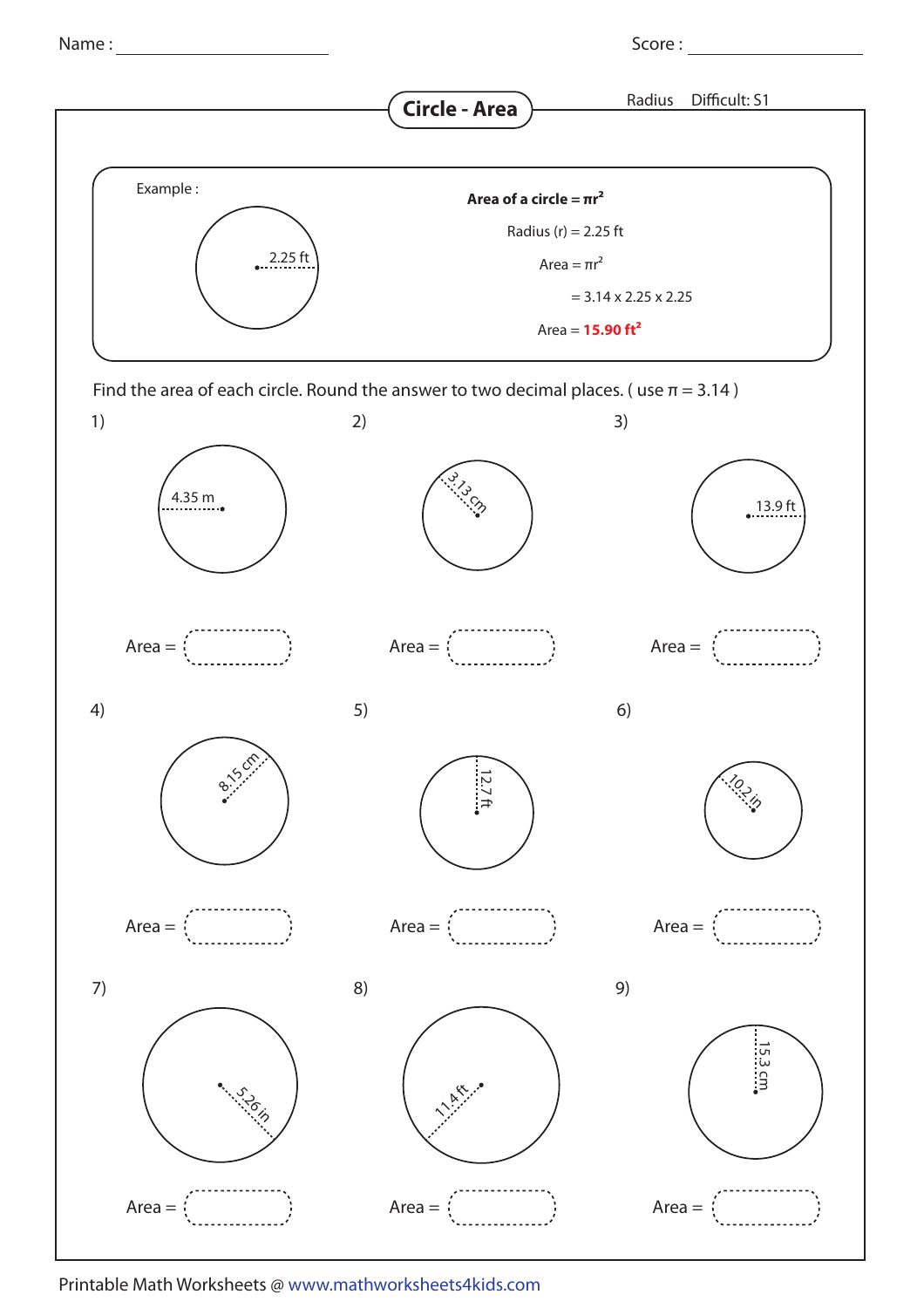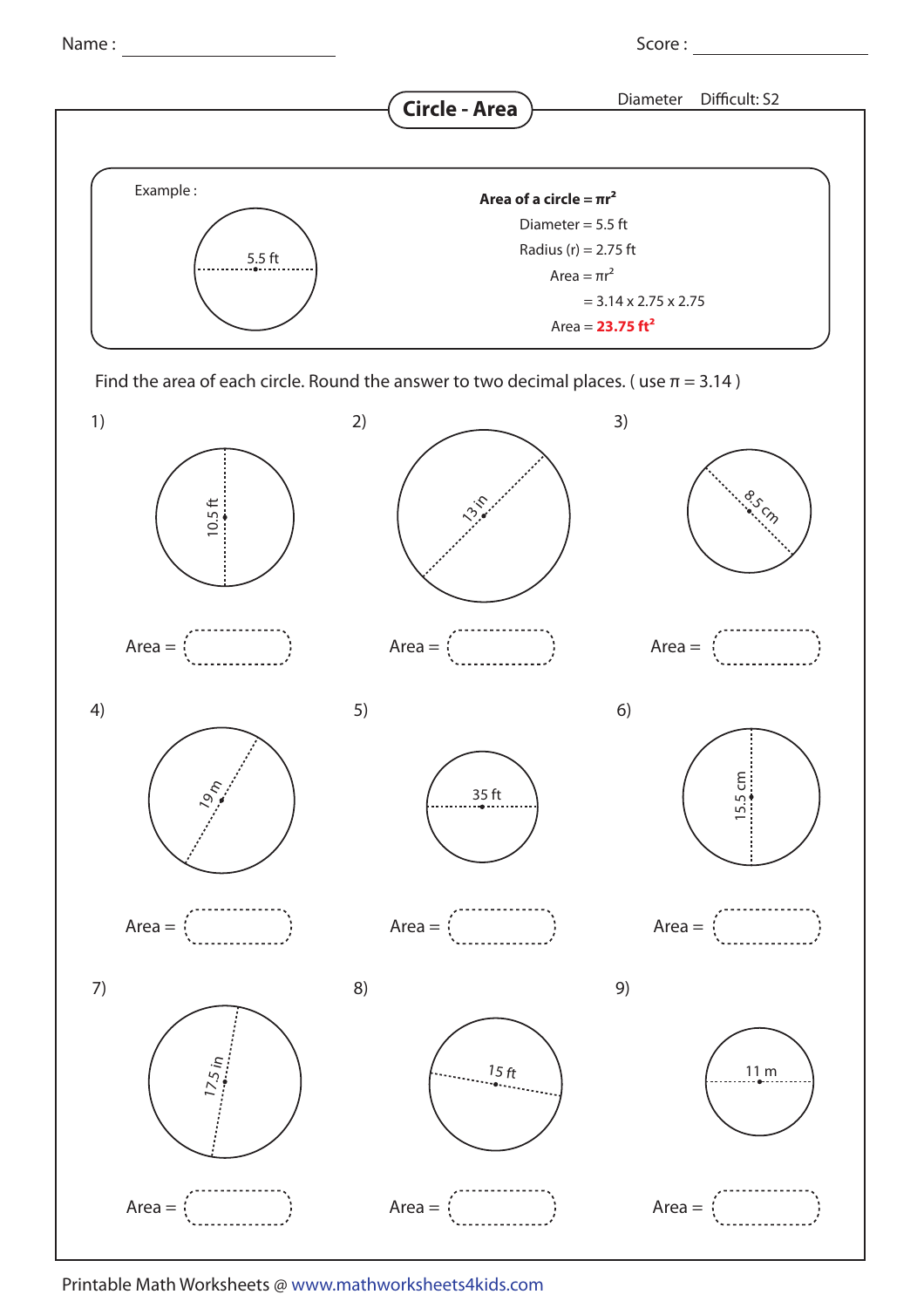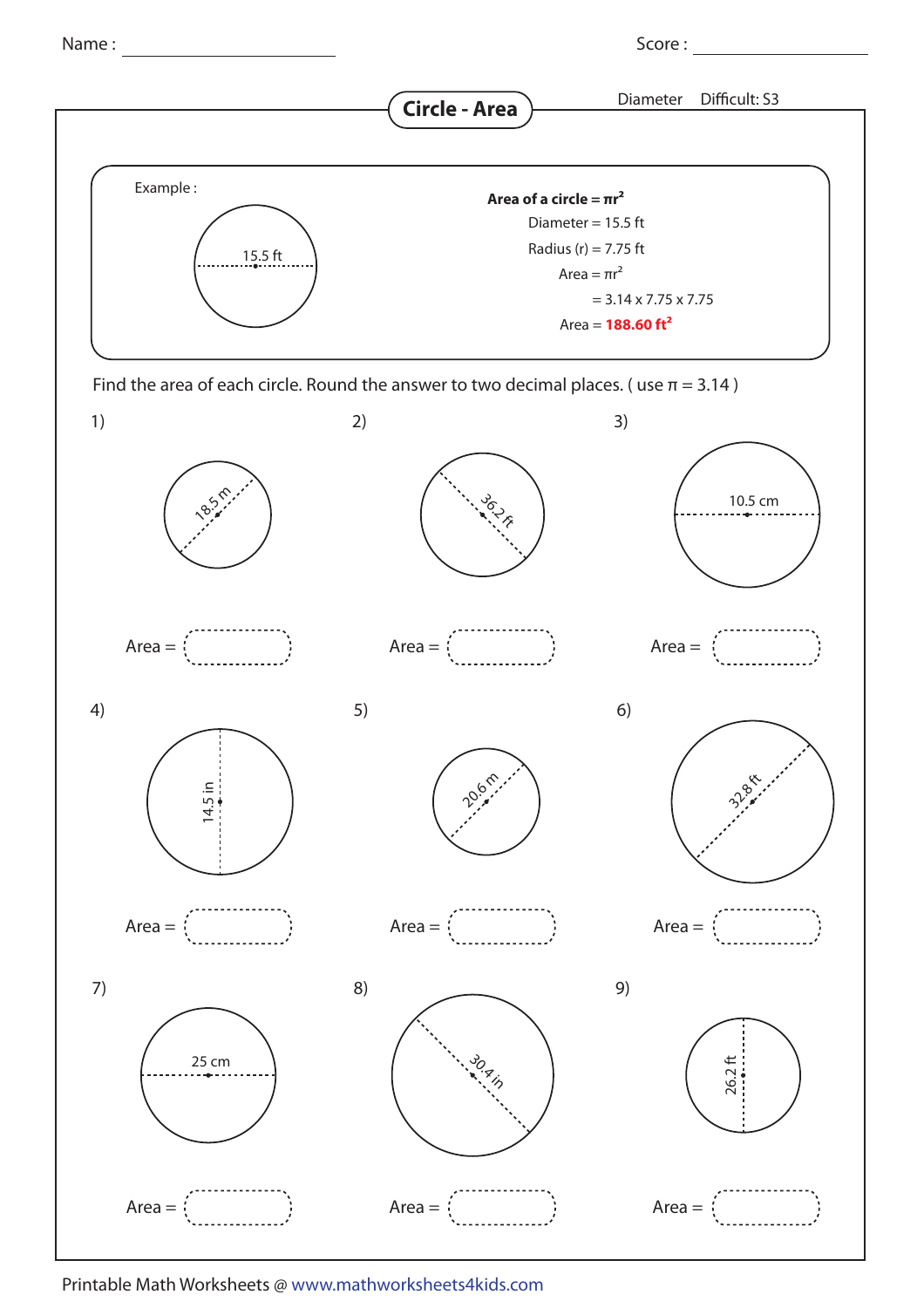|          |    | <b>Circle - Area</b>                                                                             | Radius/Diameter | Difficult: S3    |
|----------|----|--------------------------------------------------------------------------------------------------|-----------------|------------------|
|          |    | Find the area of each circle. Round the answer to two decimal places. (use $\pi = 3.14$ )        |                 |                  |
| 1)       | 2) |                                                                                                  | 3)              |                  |
|          |    | 19.88 ft                                                                                         |                 | $3.82 \text{ m}$ |
| $Area =$ |    | $Area =$                                                                                         | $Area =$        |                  |
| 4)       | 5) |                                                                                                  | 6)              |                  |
| 13.9 ft  |    | 4.67 in                                                                                          |                 | 20.6 cm          |
| $Area =$ |    | $Area =$                                                                                         | $Area =$        |                  |
|          |    | 7) If the radius is 5.83 in, what will be the area of the circle?                                |                 |                  |
|          |    | a) $26.68 \text{ in}^2$ b) $106.73 \text{ in}^2$ c) $36.61 \text{ ft}^2$ d) $18.31 \text{ in}^2$ |                 |                  |
|          |    | 8) What is the area of the circle with a diameter of 16.56 m?                                    |                 |                  |
|          |    | a) $104 \text{ m}^2$ b) $861.09 \text{ m}^2$ c) $215.27 \text{ m}^2$ d) $52 \text{ m}^2$         |                 |                  |
|          |    | 9) A circular park has a radius of 28.3 yd. Find the area of the circular park.                  |                 |                  |
| $Area =$ |    |                                                                                                  |                 |                  |
|          |    |                                                                                                  |                 |                  |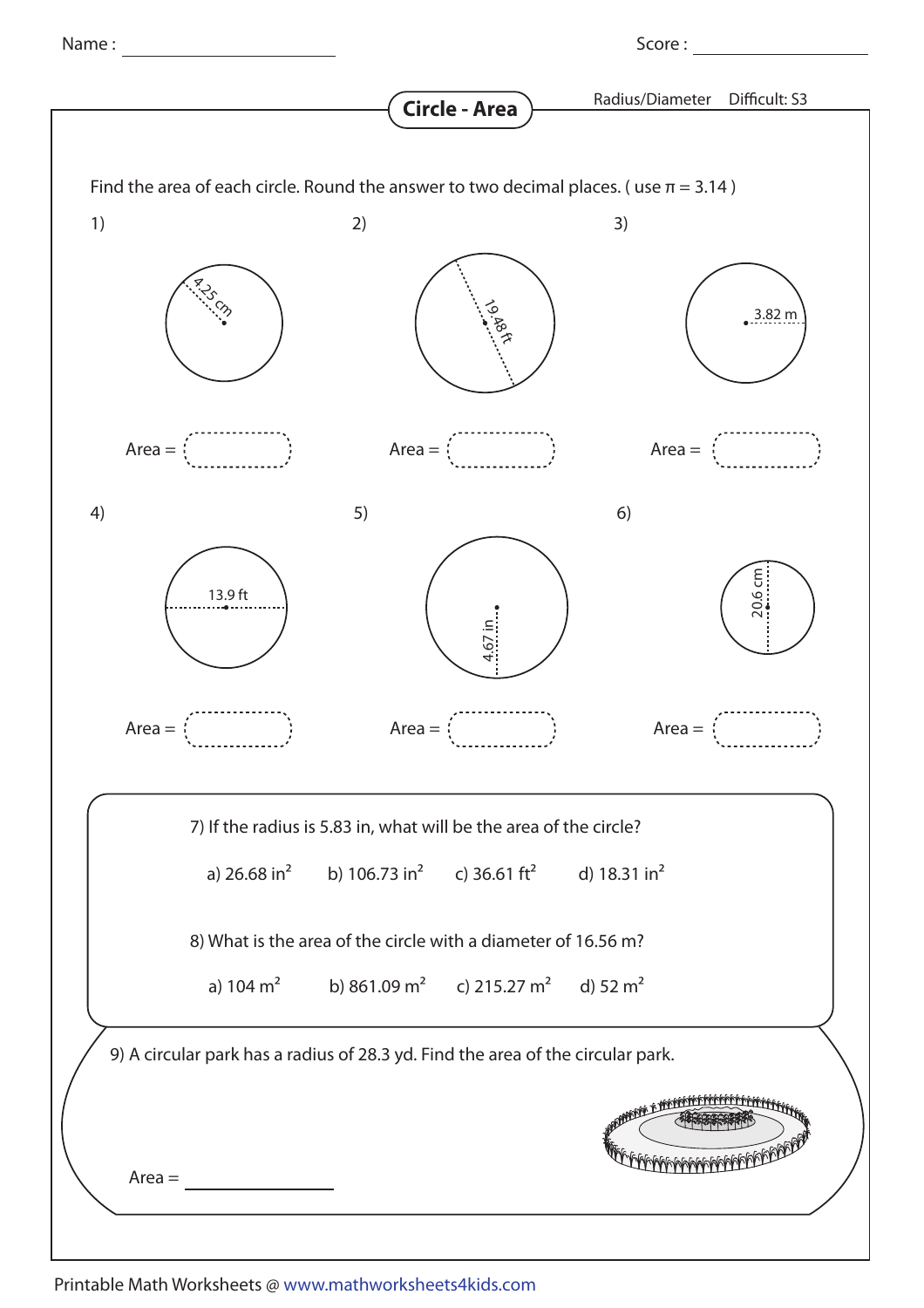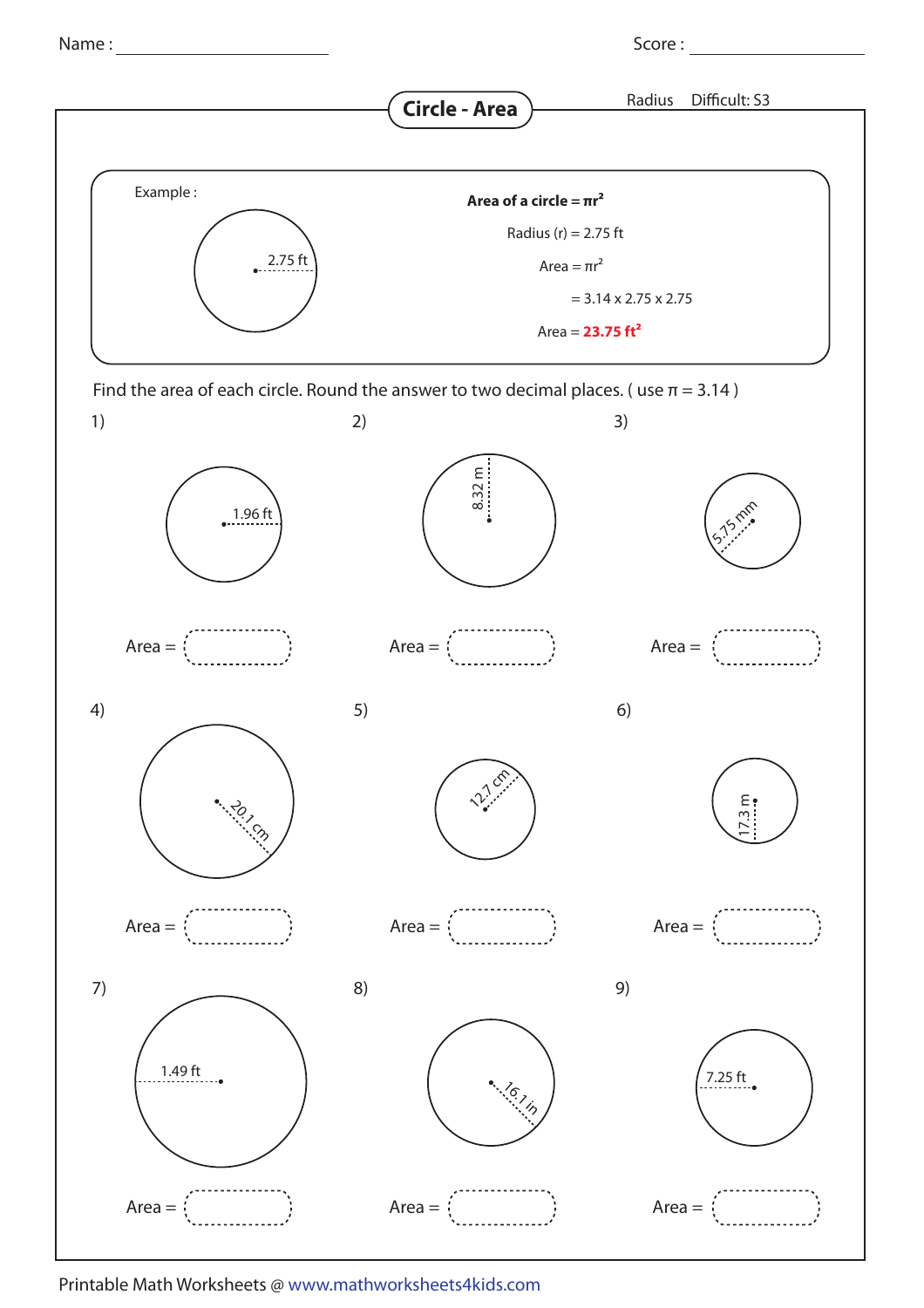

Printable Math Worksheets @ www.mathworksheets4kids.com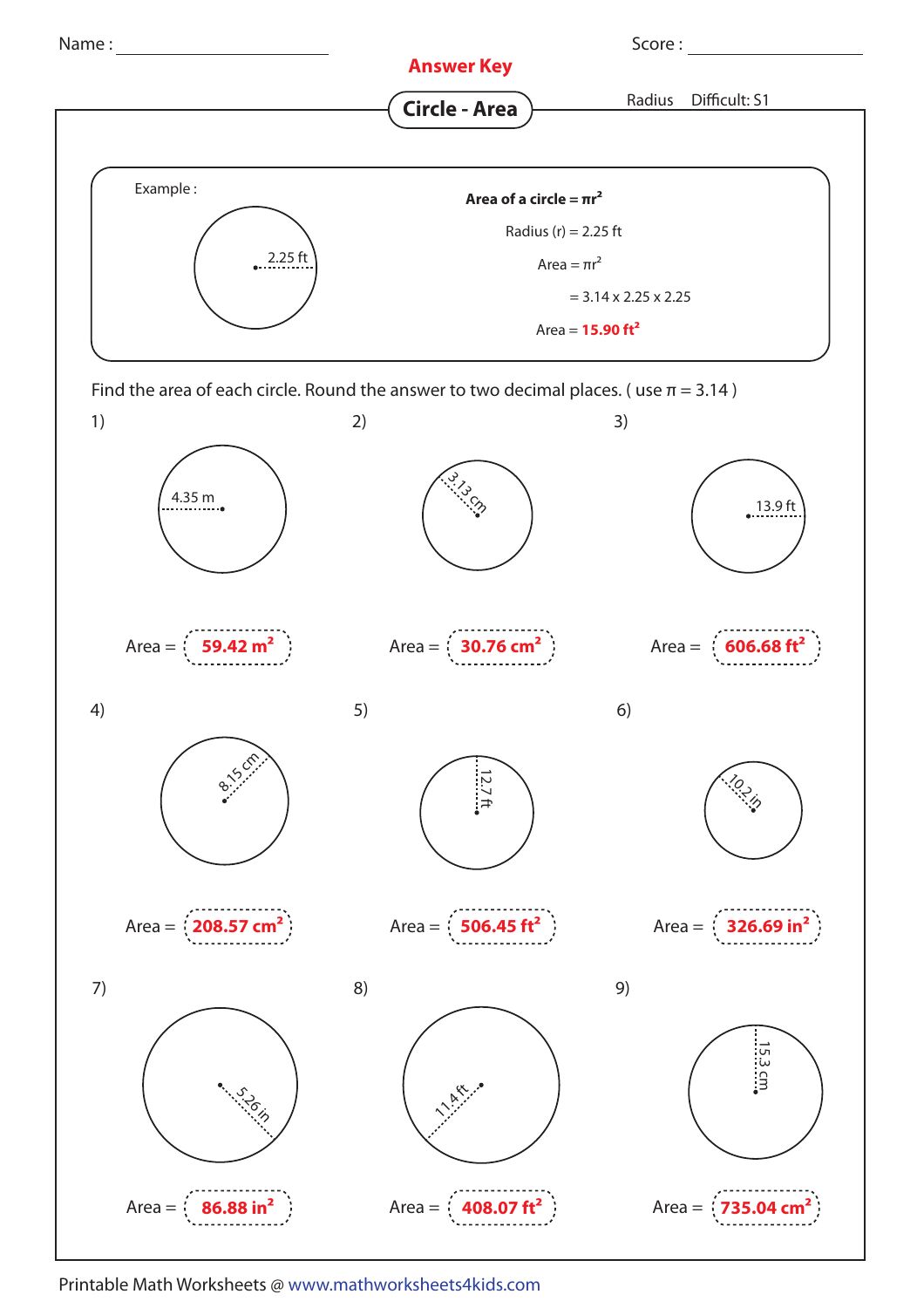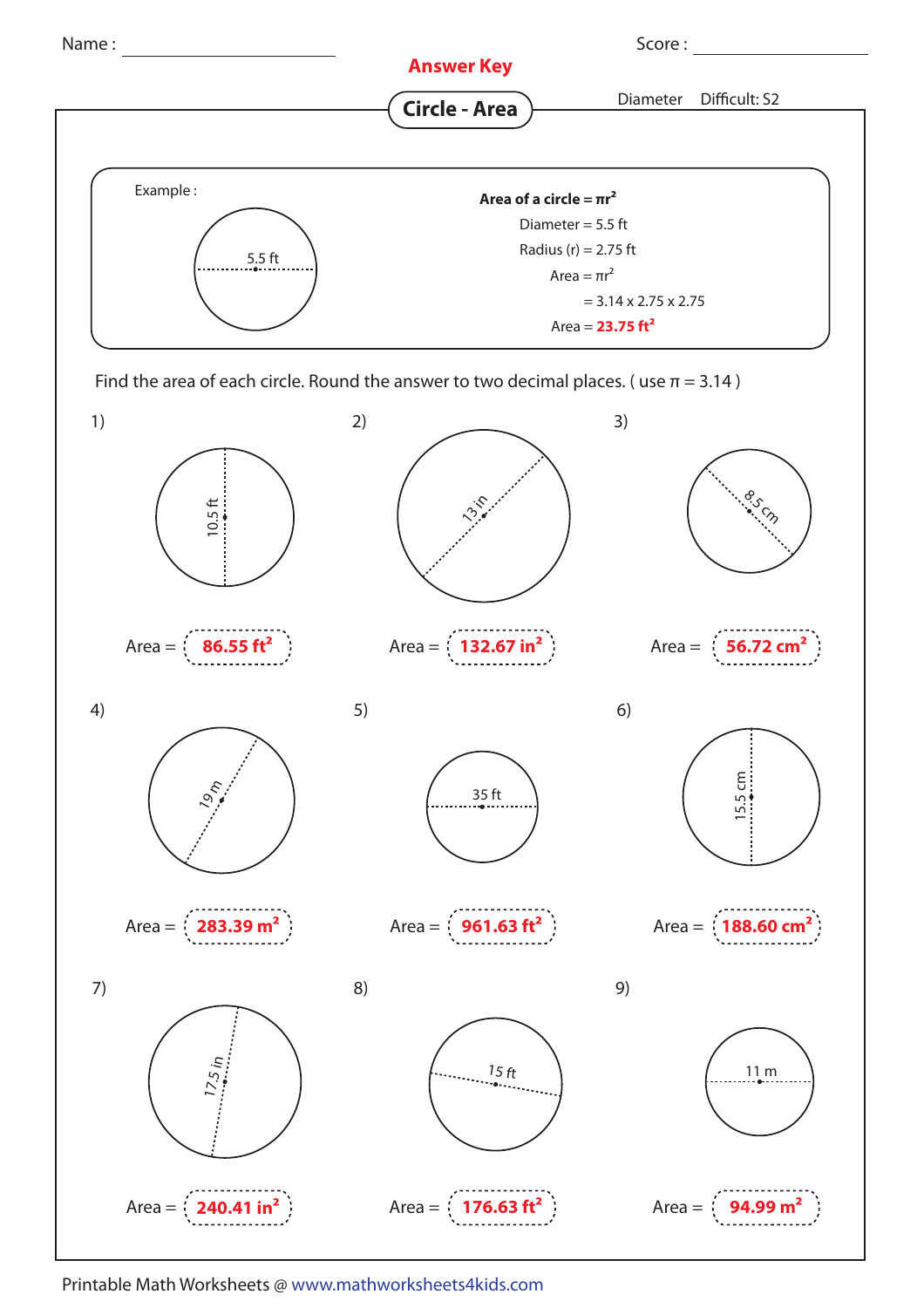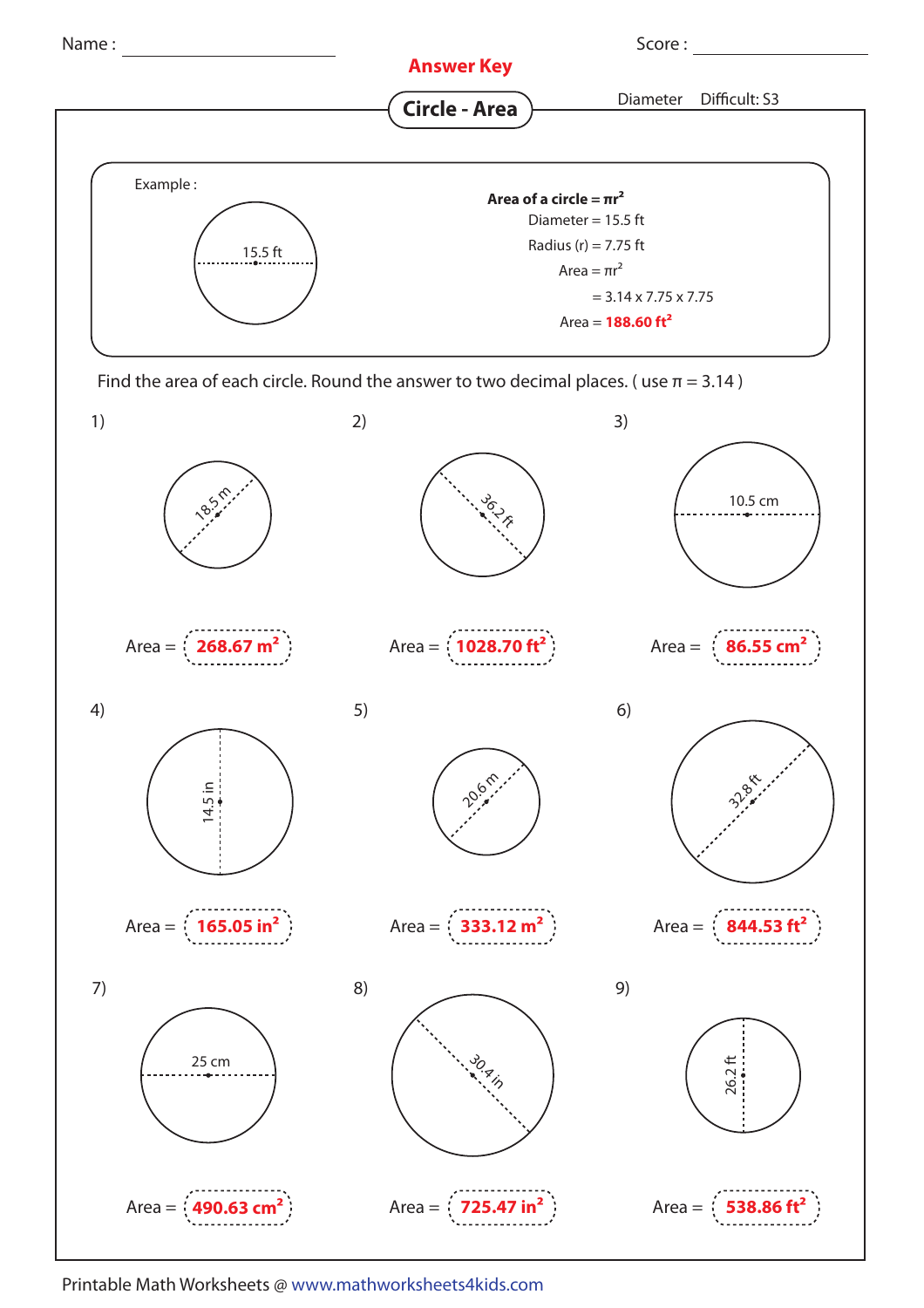

Printable Math Worksheets @ www.mathworksheets4kids.com